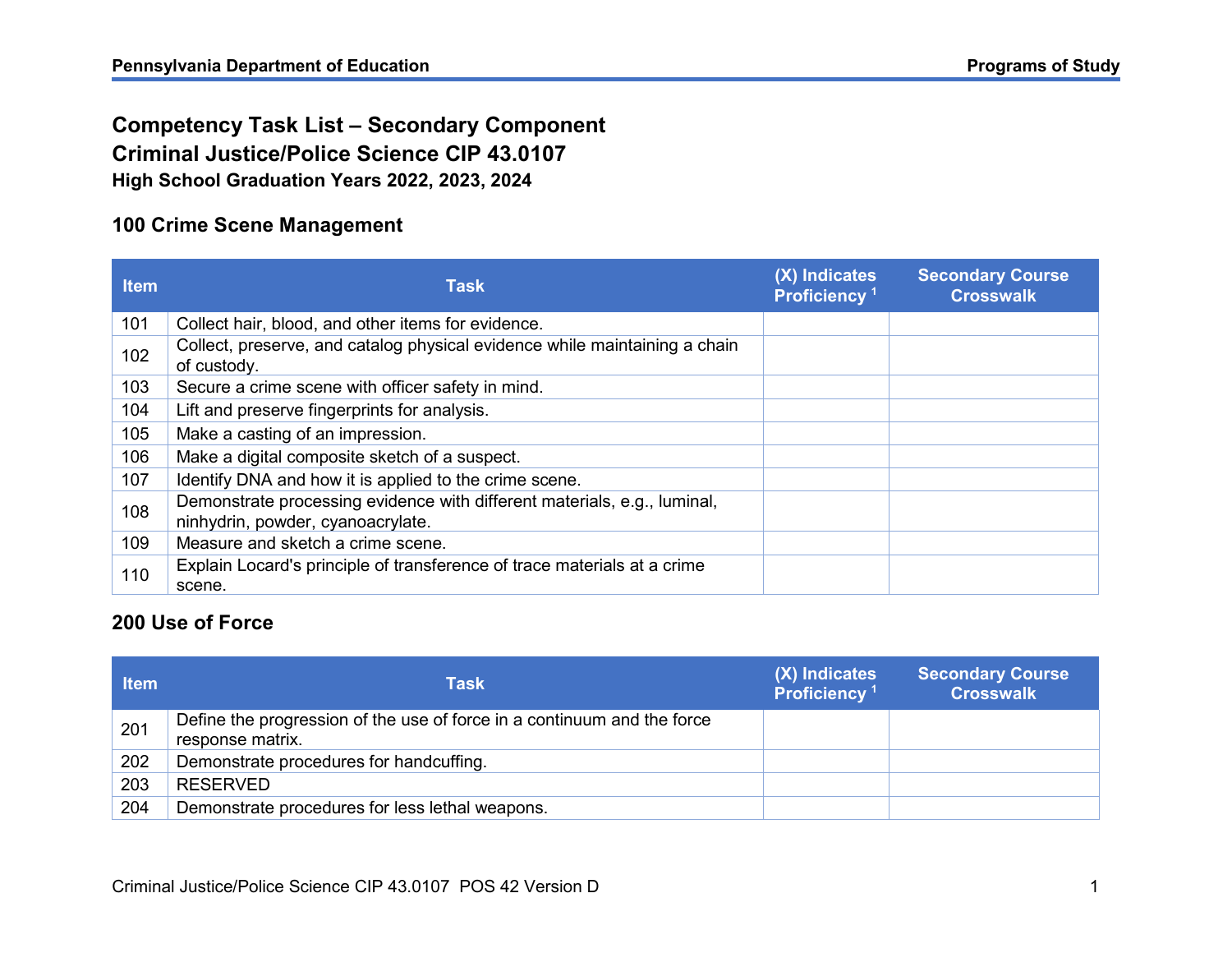| 205 | Demonstrate procedures for lethal weapons.    |  |
|-----|-----------------------------------------------|--|
| 206 | Demonstrate de-escalation techniques.         |  |
| 207 | Perform basic moves of unarmed self-defense.  |  |
| 208 | Perform basic moves of tactical self-defense. |  |

#### **300 Criminal Law and Procedures**

| <b>Item</b> | <b>Task</b>                                                                                                                    | (X) Indicates<br>Proficiency <sup>1</sup> | <b>Secondary Course</b><br><b>Crosswalk</b> |
|-------------|--------------------------------------------------------------------------------------------------------------------------------|-------------------------------------------|---------------------------------------------|
| 301         | Describe the history of drug abuse and anti-drug legislation in America.                                                       |                                           |                                             |
| 302         | Identify different types of controlled substances and their schedules.                                                         |                                           |                                             |
| 303         | Identify high-tech crime, including cyber stalking, identity theft, hacking,<br>cyber-bullying, child pornography.             |                                           |                                             |
| 304         | Explain criminal procedure, e.g., reasonable suspicion, probable cause,<br>investigatory detention, search incident to arrest. |                                           |                                             |
| 305         | Describe the authority, jurisdiction, structure and purpose of the PA Crimes<br>Code and PA Vehicle Code.                      |                                           |                                             |
| 306         | Explain Constitutional Law.                                                                                                    |                                           |                                             |
| 307         | Define crimes against persons and property.                                                                                    |                                           |                                             |
| 308         | Explain applicable constitutional amendments for law enforcement, e.g., 1st,<br>2nd, 4th, 5th, 6th, 8th, and 14th.             |                                           |                                             |

#### **400 Health Issues**

| <b>Item</b> | Task                                                                                 | (X) Indicates<br>Proficiency <sup>1</sup> | <b>Secondary Course</b><br><b>Crosswalk</b> |
|-------------|--------------------------------------------------------------------------------------|-------------------------------------------|---------------------------------------------|
| 401         | <b>RESERVED</b>                                                                      |                                           |                                             |
| 402         | Identify hazardous materials and Safety Data Sheets (SDS).                           |                                           |                                             |
| 403         | Perform the steps for patient assessment, e.g., trauma/medical.                      |                                           |                                             |
| 404         | Perform emergency and non-emergency moves for transport.                             |                                           |                                             |
| 405         | Perform cardio-pulmonary resuscitation (CPR) on an infant, a child, and an<br>adult. |                                           |                                             |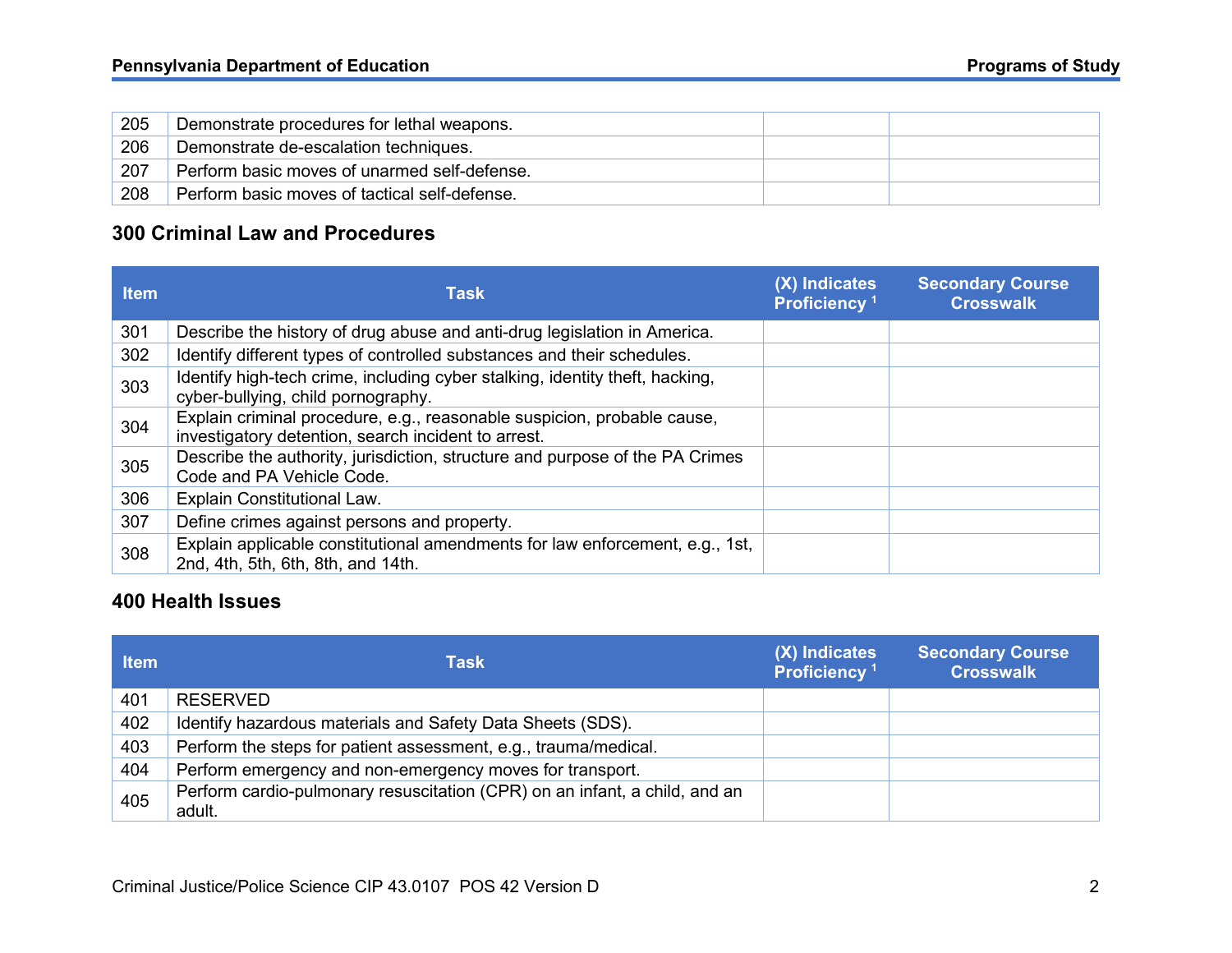# **Pennsylvania Department of Education Programs of Study**

| 406 | Demonstrate the steps to rescue a choking victim.                                                                                                            |  |  |
|-----|--------------------------------------------------------------------------------------------------------------------------------------------------------------|--|--|
| 407 | List signs and symptoms of shock and its treatment.                                                                                                          |  |  |
| 408 | Apply direct pressure as a method of emergency medical care of external<br>bleeding.                                                                         |  |  |
| 409 | Describe the use of a tourniquet for emergency medical care of external<br>bleeding.                                                                         |  |  |
| 410 | Apply a splint.                                                                                                                                              |  |  |
| 411 | Use the chin lift to open the airway of a victim with suspected spinal cord<br>injury.                                                                       |  |  |
| 412 | Describe the indicators of suspected child abuse or neglect.                                                                                                 |  |  |
| 413 | Describe the special circumstances for the operating of an emergency<br>vehicle.                                                                             |  |  |
| 414 | Describe the criteria that makes an incident a multiple-casualty situation.                                                                                  |  |  |
| 415 | Describe the content of a Mass Casualty Incident Plan.                                                                                                       |  |  |
| 416 | Perform health and wellness activities that should be followed by police<br>officers.                                                                        |  |  |
| 417 | Describe physical and mental stress and how it occurs.                                                                                                       |  |  |
| 418 | List and explain ways to reduce physical and mental stress.                                                                                                  |  |  |
| 419 | Define implementation of personal protective equipment (PPE) when<br>dealing with exposure to communicable diseases.                                         |  |  |
| 420 | Describe and practice the physical fitness standards in accordance to<br>Municipal Police Officers' Education and Training Commission (MPOETC)<br>standards. |  |  |
| 421 | Define OSHA.                                                                                                                                                 |  |  |
| 422 | Identify communicable disease and its impact on law enforcement.                                                                                             |  |  |
| 423 | Demonstrate the administration of Narcan and the recovery position.                                                                                          |  |  |

### **500 Police Concepts and Skills**

| <b>াtem</b> | Task                                                                                                              | (X) Indicates<br>Proficiency <sup>1</sup> | <b>Secondary Course</b><br><b>Crosswalk</b> |
|-------------|-------------------------------------------------------------------------------------------------------------------|-------------------------------------------|---------------------------------------------|
| 501         | Explain the historical development of American law enforcement, e.g.,<br>colonial, urban, southern, and frontier. |                                           |                                             |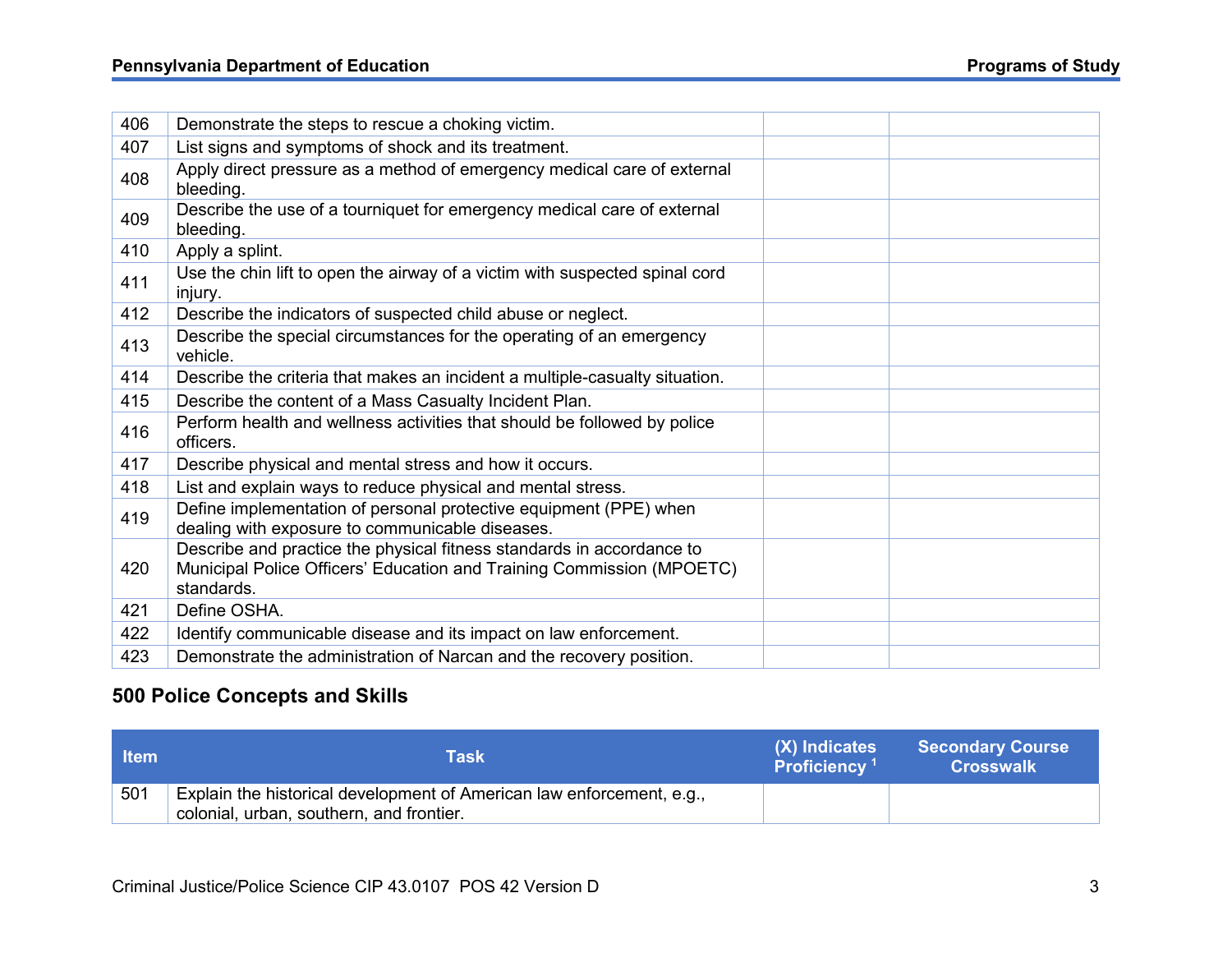### **Pennsylvania Department of Education Programs of Study**

| 502 | Describe police organization and administration.                                                                                      |  |
|-----|---------------------------------------------------------------------------------------------------------------------------------------|--|
| 503 | Explain corruption and integrity in law enforcement.                                                                                  |  |
| 504 | Describe the code of ethics in law enforcement as indicated by the                                                                    |  |
|     | MPOETC.                                                                                                                               |  |
| 505 | Define the legal aspects of policing and the potential for abuse of police                                                            |  |
|     | power.                                                                                                                                |  |
| 506 | Perform a search of a motor vehicle.                                                                                                  |  |
| 507 | Explain the use of intelligence gathering in police work.                                                                             |  |
| 508 | Describe procedures that police officers use to interview suspects,<br>witnesses, and victims.                                        |  |
| 509 | Explain the triggers for the invocation of Miranda rights and recite the<br>Miranda warnings.                                         |  |
| 510 | Describe how informants and confidential informants assist police.                                                                    |  |
| 511 | Explain the link between substance abuse and criminal activity.                                                                       |  |
| 512 | Explain the role of evolving technology in law enforcement, e.g., drones,                                                             |  |
|     | body cameras, thermal imaging, GPS, plate scanner, and others.                                                                        |  |
| 513 | Prepare an affidavit of probable cause and a criminal complaint.                                                                      |  |
| 514 | Prepare an affidavit of probable cause for a search warrant and arrest<br>warrant.                                                    |  |
| 515 | Identify the characteristics of a fingerprint.                                                                                        |  |
| 516 | Take a set of classifiable fingerprints on a standard FBI card.                                                                       |  |
| 517 | Use Pennsylvania vehicle codes to determine appropriate traffic infractions.                                                          |  |
| 518 | Simulate how to stop and arrest a driver who is suspected of driving under<br>the influence of alcohol and/or a controlled substance. |  |
| 519 | Administer a standard field sobriety test (SFST).                                                                                     |  |
| 520 | Perform techniques for vehicle stops.                                                                                                 |  |
| 521 | Prepare and issue a traffic warning and a traffic citation.                                                                           |  |
| 522 | Complete a simulated crash report.                                                                                                    |  |
| 523 | Use proper techniques for traffic control.                                                                                            |  |
| 524 | Use effective techniques for handling domestic disputes.                                                                              |  |
| 525 | Define community policing and crime prevention, e.g., neighborhood watch,                                                             |  |
|     | DARE.                                                                                                                                 |  |
| 526 | <b>RESERVED</b>                                                                                                                       |  |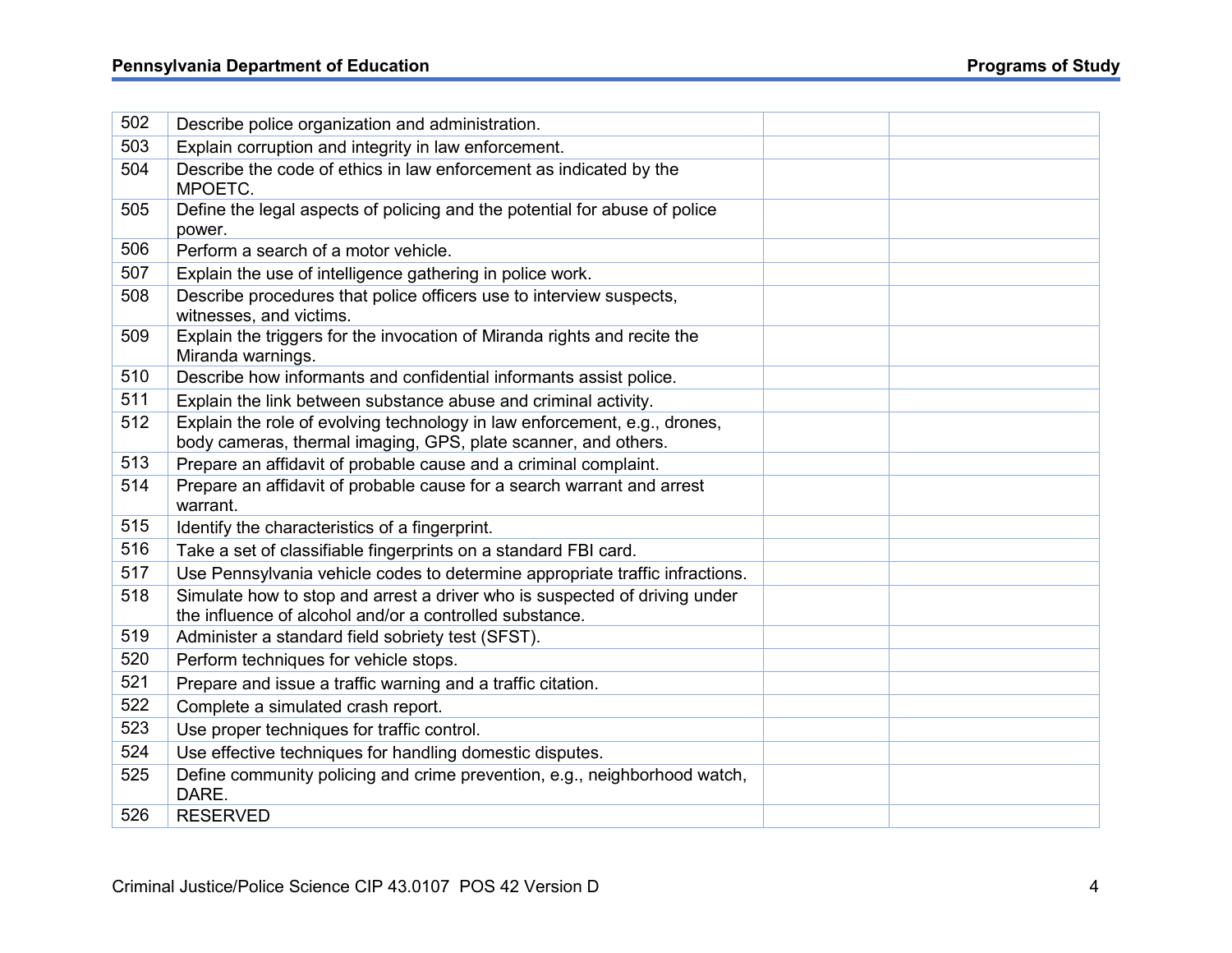| 527 | <b>RESERVED</b>                                                                                              |  |
|-----|--------------------------------------------------------------------------------------------------------------|--|
| 528 | Prepare and issue a non-traffic summary offense.                                                             |  |
| 529 | Search and pat down a suspect.                                                                               |  |
| 530 | Book a defendant.                                                                                            |  |
| 531 | Research opportunities for postsecondary education and employment in<br>criminal justice and police science. |  |
| 532 | Search an area for evidence of criminal and/or non-criminal activity.                                        |  |
| 533 | Plan a response to an active shooter situation.                                                              |  |
| 534 | Explain multiculturalism, diversity, and racial profiling.                                                   |  |

### **600 Corrections Concepts and Skills**

| <b>Item</b> | <b>Task</b>                                                                                | (X) Indicates<br>Proficiency <sup>1</sup> | <b>Secondary Course</b><br><b>Crosswalk</b> |
|-------------|--------------------------------------------------------------------------------------------|-------------------------------------------|---------------------------------------------|
| 601         | Explain corruption and integrity in corrections.                                           |                                           |                                             |
| 602         | Explain probation and the conditions for probation.                                        |                                           |                                             |
| 603         | Explain parole and the conditions for parole.                                              |                                           |                                             |
| 604         | Describe intermediate sanctions, e.g., home confinement and electronic<br>monitoring.      |                                           |                                             |
| 605         | Describe the history of corrections.                                                       |                                           |                                             |
| 606         | Describe security levels, classifications, and the use of a security matrix in<br>prisons. |                                           |                                             |
| 607         | Explain how jails are similar to and different from prisons.                               |                                           |                                             |
| 608         | Describe prison life for male and female inmates.                                          |                                           |                                             |
| 609         | Describe disciplinary procedures in jails and prisons, including solitary<br>confinement.  |                                           |                                             |
| 610         | Explain what causes prison riots and define the stages in riots and riot<br>control.       |                                           |                                             |
| 611         | Describe the role of private corrections today.                                            |                                           |                                             |
| 612         | Prepare prisoners for transport, e.g., belts, shackles, black box, shock belts.            |                                           |                                             |
| 613         | <b>RESERVED</b>                                                                            |                                           |                                             |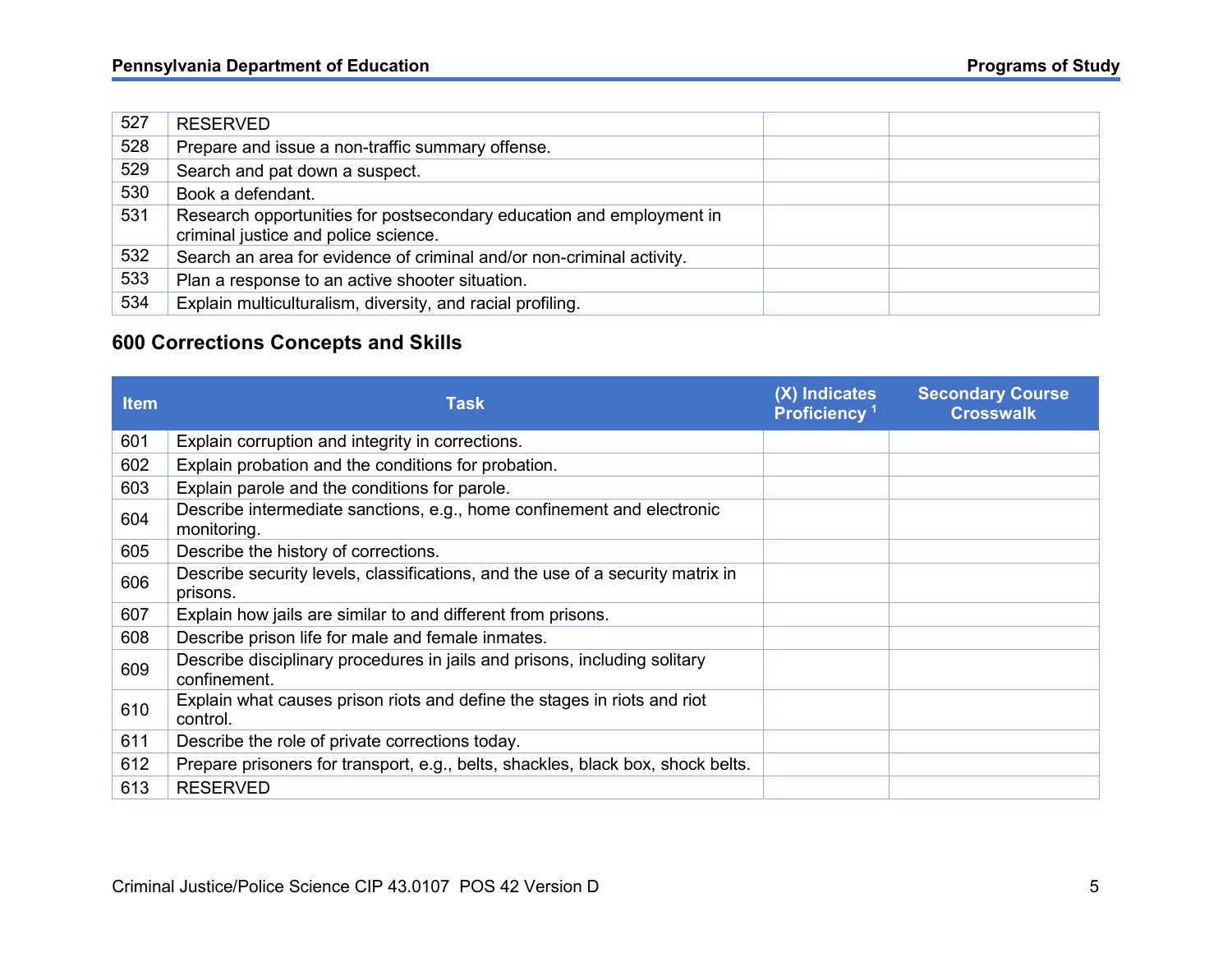# **700 Court Systems**

| <b>Item</b> | <b>Task</b>                                                                                                                                                                         | (X) Indicates<br>Proficiency <sup>1</sup> | <b>Secondary Course</b><br><b>Crosswalk</b> |
|-------------|-------------------------------------------------------------------------------------------------------------------------------------------------------------------------------------|-------------------------------------------|---------------------------------------------|
| 701         | Explain the individual rights of citizens and due process requirements.                                                                                                             |                                           |                                             |
| 702         | Explain search and seizure and the exclusionary rule.                                                                                                                               |                                           |                                             |
| 703         | <b>RESERVED</b>                                                                                                                                                                     |                                           |                                             |
| 704         | Describe pre-trial activities.                                                                                                                                                      |                                           |                                             |
| 705         | Describe sentencing procedures.                                                                                                                                                     |                                           |                                             |
| 706         | Explain civil law.                                                                                                                                                                  |                                           |                                             |
| 707         | Explain administrative law.                                                                                                                                                         |                                           |                                             |
| 708         | Explain all applicable case law, e.g., Terry v. Ohio, Tennessee v. Garner,<br>Miranda v. Arizona, Mapp v. Ohio, Gagnon v. Scarpelli, Gideon v.<br>Wainwright, Chimel v. California. |                                           |                                             |
| 709         | Explain procedural law.                                                                                                                                                             |                                           |                                             |
| 710         | Define categories of crime, e.g., murders, felonies, misdemeanors,<br>summaries.                                                                                                    |                                           |                                             |
| 711         | Explain various defenses to criminal charges, e.g., alibi, justifications,<br>excuses, procedural defenses, innovative defenses, and M'Naghten Rule.                                |                                           |                                             |
| 712         | Describe the roles and responsibilities of the courtroom personnel.                                                                                                                 |                                           |                                             |
| 713         | Explain grand jury proceedings and indictments.                                                                                                                                     |                                           |                                             |
| 714         | Describe the steps of a preliminary hearing.                                                                                                                                        |                                           |                                             |
| 715         | Describe the steps of an arraignment and plea.                                                                                                                                      |                                           |                                             |
| 716         | Describe the steps of a criminal trial process.                                                                                                                                     |                                           |                                             |
| 717         | Describe the steps of a civil trial process.                                                                                                                                        |                                           |                                             |
| 718         | Explain the history of the juvenile justice system in America, e.g., in re<br>Gault.                                                                                                |                                           |                                             |
| 719         | Describe categories of children in today's juvenile justice system.                                                                                                                 |                                           |                                             |
| 720         | Explain the difference between the juvenile justice system and the adult<br>system of justice.                                                                                      |                                           |                                             |
| 721         | Research the modern theory of child development.                                                                                                                                    |                                           |                                             |
| 722         | Describe police officer testimony during court proceedings.                                                                                                                         |                                           |                                             |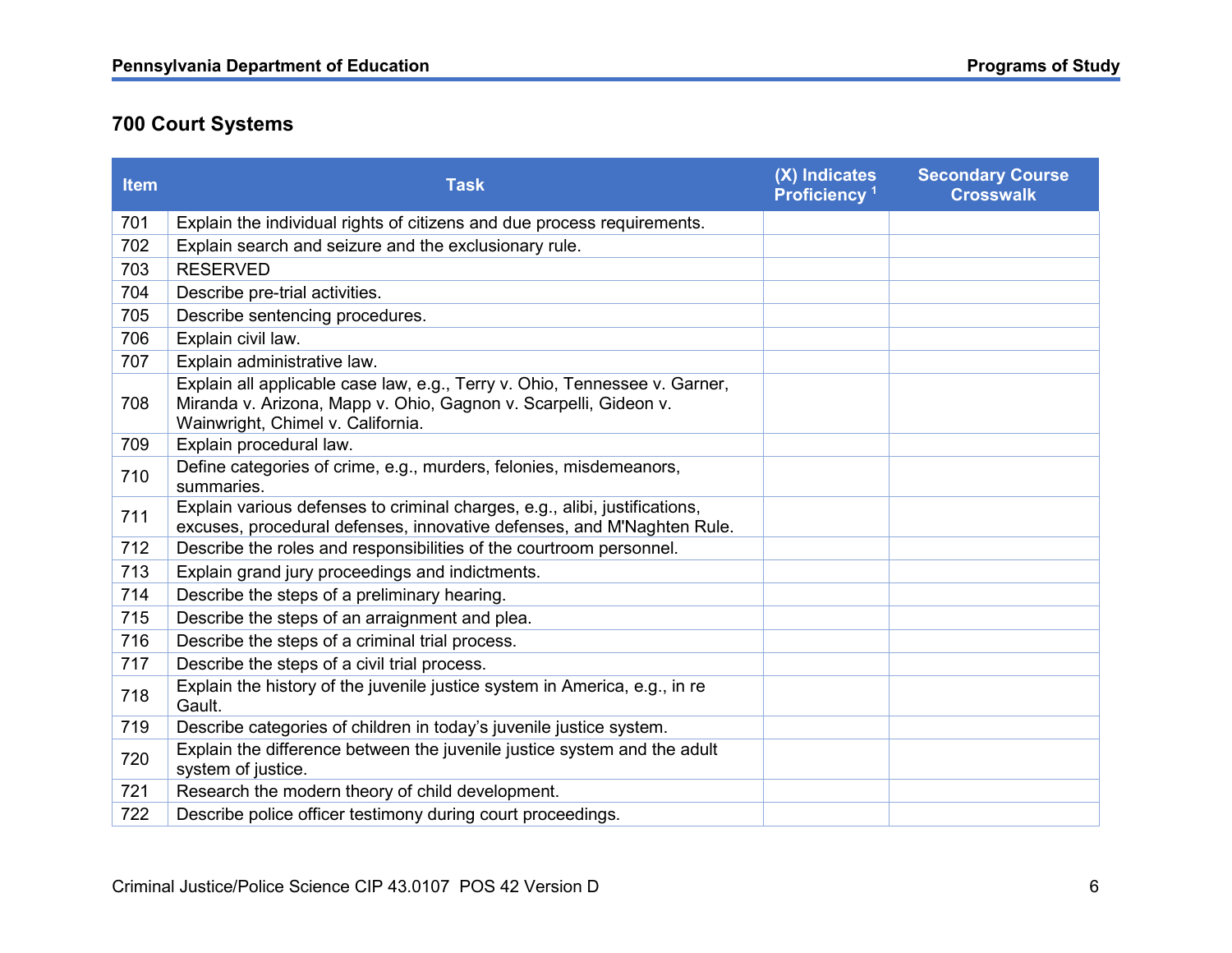### **800 Communications**

| <b>Item</b> | <b>Task</b>                                                                                                                                                             | (X) Indicates<br>Proficiency <sup>1</sup> | <b>Secondary Course</b><br><b>Crosswalk</b> |
|-------------|-------------------------------------------------------------------------------------------------------------------------------------------------------------------------|-------------------------------------------|---------------------------------------------|
| 801         | Describe a police officer's role and responsibilities when using wireless<br>devices.                                                                                   |                                           |                                             |
| 802         | Use proper radio communication terminology.                                                                                                                             |                                           |                                             |
| 803         | Use the international phonetic alphabet to communicate.                                                                                                                 |                                           |                                             |
| 804         | Describe the communication skills used to interact with stakeholders and<br>active listeners, e.g., death notifications, National Incident Management<br>System (NIMS). |                                           |                                             |
| 805         | Provide proper directions to a scene.                                                                                                                                   |                                           |                                             |
| 806         | Use a personal computer, peripheral equipment, and accessories.                                                                                                         |                                           |                                             |
| 807         | Write an effective police report.                                                                                                                                       |                                           |                                             |
| L808        | Demonstrate daily participation in wellness program                                                                                                                     |                                           |                                             |
| L809        | Demonstrate affective patrol/desk procedures                                                                                                                            |                                           |                                             |
| L810        | Demonstrate proficient public speaking skills                                                                                                                           |                                           |                                             |
| L811        | Prepare/deliver an informative speech                                                                                                                                   |                                           |                                             |
| L812        | Prepare/Deliver a persuasive speech                                                                                                                                     |                                           |                                             |
| L813        | <b>Prepare/Deliver various essays</b>                                                                                                                                   |                                           |                                             |

### **900 Security: National, International, and Local**

| <b>Item</b> | <b>Task</b>                                                                                                   | (X) Indicates<br>Proficiency <sup>1</sup> | <b>Secondary Course</b><br><b>Crosswalk</b> |
|-------------|---------------------------------------------------------------------------------------------------------------|-------------------------------------------|---------------------------------------------|
| 901         | Describe the responsibilities of homeland security.                                                           |                                           |                                             |
| 902         | Explain how the Patriot Act has impacted homeland security.                                                   |                                           |                                             |
| 903         | Research domestic and international terrorism as it has evolved in the 21st<br>century, e.g., ALICE training. |                                           |                                             |
| 904         | <b>RESERVED</b>                                                                                               |                                           |                                             |
| 905         | <b>RESERVED</b>                                                                                               |                                           |                                             |
| 906         | <b>RESERVED</b>                                                                                               |                                           |                                             |
| 907         | Formulate a response plan for a terroristic incident.                                                         |                                           |                                             |